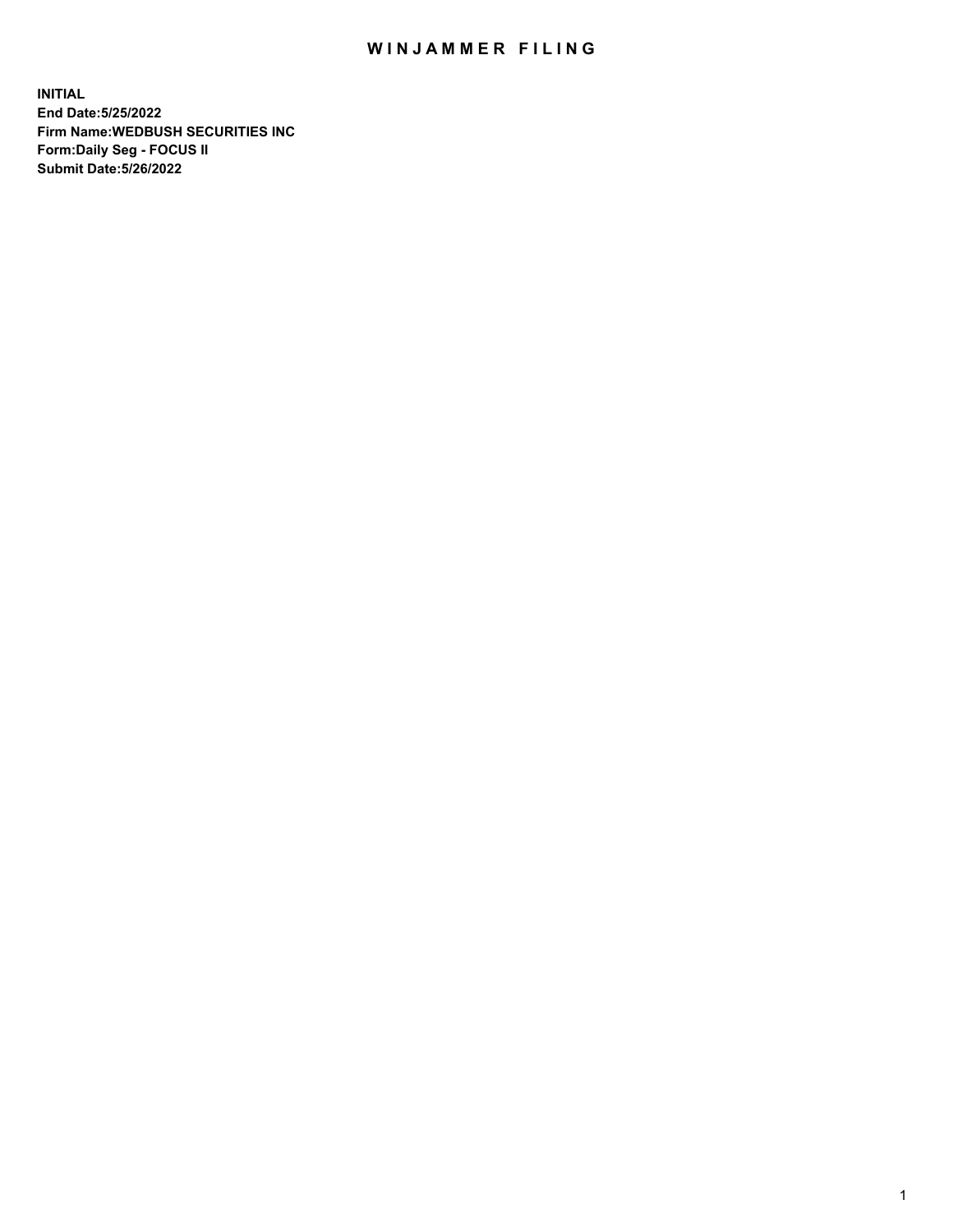**INITIAL End Date:5/25/2022 Firm Name:WEDBUSH SECURITIES INC Form:Daily Seg - FOCUS II Submit Date:5/26/2022 Daily Segregation - Cover Page**

| Name of Company                                                                                                                                                                                                                                                                                                                                                                     | <b>WEDBUSH SECURITIES INC</b>                                                              |
|-------------------------------------------------------------------------------------------------------------------------------------------------------------------------------------------------------------------------------------------------------------------------------------------------------------------------------------------------------------------------------------|--------------------------------------------------------------------------------------------|
| <b>Contact Name</b>                                                                                                                                                                                                                                                                                                                                                                 | <b>Kevin Wirth</b>                                                                         |
| <b>Contact Phone Number</b>                                                                                                                                                                                                                                                                                                                                                         | 312-784-0475                                                                               |
| <b>Contact Email Address</b>                                                                                                                                                                                                                                                                                                                                                        | kevin.wirth@wedbush.com                                                                    |
| FCM's Customer Segregated Funds Residual Interest Target (choose one):<br>a. Minimum dollar amount: ; or<br>b. Minimum percentage of customer segregated funds required:%; or<br>c. Dollar amount range between: and; or                                                                                                                                                            | 19,000,000<br>$\overline{\mathbf{0}}$<br>00                                                |
| d. Percentage range of customer segregated funds required between:% and%.<br>FCM's Customer Secured Amount Funds Residual Interest Target (choose one):<br>a. Minimum dollar amount: ; or<br>b. Minimum percentage of customer secured funds required:% ; or<br>c. Dollar amount range between: and; or<br>d. Percentage range of customer secured funds required between: % and %. | 0 <sub>0</sub><br>1,000,000<br>$\overline{\mathbf{0}}$<br>0 <sub>0</sub><br>0 <sub>0</sub> |
| FCM's Cleared Swaps Customer Collateral Residual Interest Target (choose one):<br>a. Minimum dollar amount: ; or<br>b. Minimum percentage of cleared swaps customer collateral required:%; or<br>c. Dollar amount range between: and; or                                                                                                                                            | $\frac{\frac{0}{0}}{\frac{0}{0}}$                                                          |

d. Percentage range of cleared swaps customer collateral required between:% and%. **0 0**

Attach supporting documents CH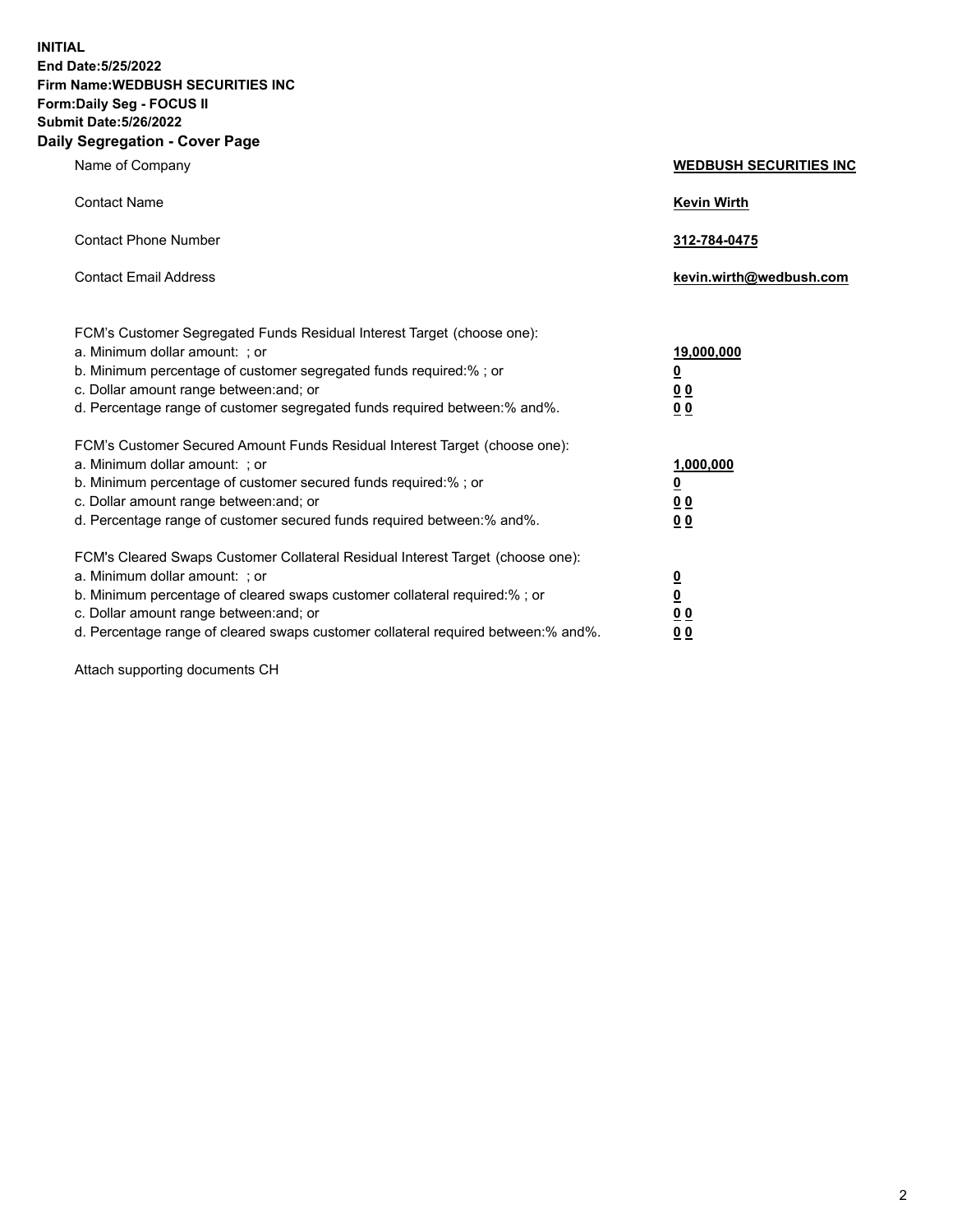**INITIAL End Date:5/25/2022 Firm Name:WEDBUSH SECURITIES INC Form:Daily Seg - FOCUS II Submit Date:5/26/2022 Daily Segregation - Secured Amounts**

|          | Dany Ocgregation - Occurea Anioants                                                                                                  |                                    |
|----------|--------------------------------------------------------------------------------------------------------------------------------------|------------------------------------|
|          | Foreign Futures and Foreign Options Secured Amounts                                                                                  |                                    |
|          | Amount required to be set aside pursuant to law, rule or regulation of a foreign                                                     | $0$ [7305]                         |
|          | government or a rule of a self-regulatory organization authorized thereunder                                                         |                                    |
| 1.       | Net ledger balance - Foreign Futures and Foreign Option Trading - All Customers                                                      |                                    |
|          | A. Cash                                                                                                                              | 34,667,101 [7315]                  |
|          | B. Securities (at market)                                                                                                            | $0$ [7317]                         |
| 2.       | Net unrealized profit (loss) in open futures contracts traded on a foreign board of trade                                            | -846,977 [7325]                    |
| 3.       | Exchange traded options                                                                                                              |                                    |
|          | a. Market value of open option contracts purchased on a foreign board of trade                                                       | 30,027 [7335]                      |
|          | b. Market value of open contracts granted (sold) on a foreign board of trade                                                         | $0$ [7337]                         |
| 4.       | Net equity (deficit) (add lines 1. 2. and 3.)                                                                                        | 33,850,151 [7345]                  |
| 5.       | Account liquidating to a deficit and account with a debit balances - gross amount                                                    | 4,797 [7351]                       |
| 6.       | Less: amount offset by customer owned securities                                                                                     | 0 [7352] 4,797 [7354]              |
|          | Amount required to be set aside as the secured amount - Net Liquidating Equity<br>Method (add lines 4 and 5)                         | 33,854,948 [7355]                  |
| 7.       | Greater of amount required to be set aside pursuant to foreign jurisdiction (above) or line                                          | 33,854,948 [7360]                  |
|          | 6.                                                                                                                                   |                                    |
|          | FUNDS DEPOSITED IN SEPARATE REGULATION 30.7 ACCOUNTS                                                                                 |                                    |
| 1.       | Cash in banks                                                                                                                        |                                    |
|          | A. Banks located in the United States                                                                                                | 17,704,252 [7500]                  |
|          | B. Other banks qualified under Regulation 30.7                                                                                       | 3,559,311 [7520] 21,263,563 [7530] |
| 2.       | <b>Securities</b>                                                                                                                    |                                    |
|          | A. In safekeeping with banks located in the United States                                                                            | $0$ [7540]                         |
|          | B. In safekeeping with other banks qualified under Regulation 30.7                                                                   | 0 [7560] 0 [7570]                  |
| 3.       | Equities with registered futures commission merchants                                                                                |                                    |
|          | A. Cash                                                                                                                              | 10,124,088 [7580]                  |
|          | <b>B.</b> Securities                                                                                                                 | $0$ [7590]                         |
|          | C. Unrealized gain (loss) on open futures contracts                                                                                  | $0$ [7600]                         |
|          | D. Value of long option contracts                                                                                                    | $0$ [7610]                         |
|          | E. Value of short option contracts                                                                                                   | 0 [7615] 10,124,088 [7620]         |
| 4.       | Amounts held by clearing organizations of foreign boards of trade                                                                    |                                    |
|          | A. Cash                                                                                                                              | 7,241,160 [7640]                   |
|          | <b>B.</b> Securities                                                                                                                 | $0$ [7650]                         |
|          | C. Amount due to (from) clearing organization - daily variation                                                                      | $0$ [7660]                         |
|          | D. Value of long option contracts                                                                                                    | $0$ [7670]                         |
|          | E. Value of short option contracts                                                                                                   | 0 [7675] 7,241,160 [7680]          |
| 5.       | Amounts held by members of foreign boards of trade                                                                                   |                                    |
|          | A. Cash                                                                                                                              | 243,657 [7700]                     |
|          | <b>B.</b> Securities                                                                                                                 | $0$ [7710]                         |
|          | C. Unrealized gain (loss) on open futures contracts                                                                                  | $0$ [7720]                         |
|          | D. Value of long option contracts                                                                                                    | 30,027 [7730]                      |
|          | E. Value of short option contracts                                                                                                   | 0 [7735] 273,684 [7740]            |
| 6.       | Amounts with other depositories designated by a foreign board of trade                                                               | $0$ [7760]                         |
| 7.       | Segregated funds on hand                                                                                                             | $0$ [7765]                         |
| 8.<br>9. | Total funds in separate section 30.7 accounts<br>Excess (deficiency) Set Aside for Secured Amount (subtract line 7 Secured Statement | 38,902,495 [7770]                  |
|          | Page 1 from Line 8)                                                                                                                  | 5,047,547 [7380]                   |
| 10.      | Management Target Amount for Excess funds in separate section 30.7 accounts                                                          | 1,000,000 [7780]                   |
| 11.      | Excess (deficiency) funds in separate 30.7 accounts over (under) Management Target                                                   | 4,047,547 [7785]                   |
|          |                                                                                                                                      |                                    |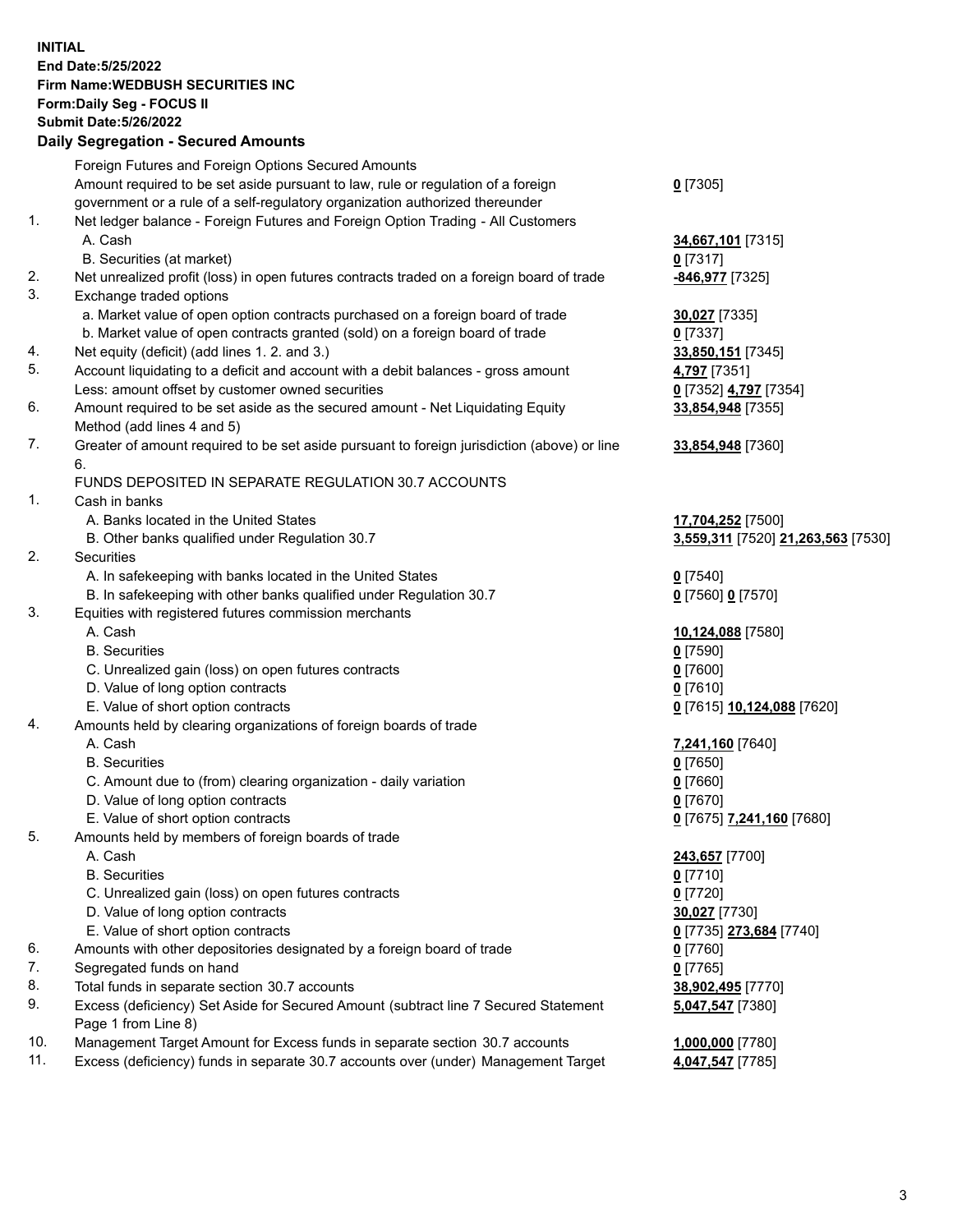|     | <b>INITIAL</b><br>End Date: 5/25/2022<br><b>Firm Name: WEDBUSH SECURITIES INC</b>              |                                  |
|-----|------------------------------------------------------------------------------------------------|----------------------------------|
|     | Form: Daily Seg - FOCUS II                                                                     |                                  |
|     | <b>Submit Date: 5/26/2022</b>                                                                  |                                  |
|     | Daily Segregation - Segregation Statement                                                      |                                  |
|     | SEGREGATION REQUIREMENTS(Section 4d(2) of the CEAct)                                           |                                  |
| 1.  | Net ledger balance                                                                             |                                  |
|     | A. Cash                                                                                        | 2,088,457,546 [7010]             |
|     | B. Securities (at market)                                                                      | 171,541,268 [7020]               |
| 2.  | Net unrealized profit (loss) in open futures contracts traded on a contract market             | 1,160,876,849 [7030]             |
| 3.  | Exchange traded options                                                                        |                                  |
|     | A. Add market value of open option contracts purchased on a contract market                    | 7,262,864,751 [7032]             |
|     | B. Deduct market value of open option contracts granted (sold) on a contract market            | -5,315,033,946 [7033]            |
| 4.  | Net equity (deficit) (add lines 1, 2 and 3)                                                    | 5,368,706,468 [7040]             |
| 5.  | Accounts liquidating to a deficit and accounts with                                            |                                  |
|     | debit balances - gross amount                                                                  | 5,980,867 [7045]                 |
|     | Less: amount offset by customer securities                                                     | -5,505,949 [7047] 474,918 [7050] |
| 6.  | Amount required to be segregated (add lines 4 and 5)                                           | 5,369,181,386 [7060]             |
|     | FUNDS IN SEGREGATED ACCOUNTS                                                                   |                                  |
| 7.  | Deposited in segregated funds bank accounts                                                    |                                  |
|     | A. Cash<br>B. Securities representing investments of customers' funds (at market)              | 888, 314, 143 [7070]             |
|     | C. Securities held for particular customers or option customers in lieu of cash (at            | $0$ [7080]<br>463,096 [7090]     |
|     | market)                                                                                        |                                  |
| 8.  | Margins on deposit with derivatives clearing organizations of contract markets                 |                                  |
|     | A. Cash                                                                                        | 1,527,755,766 [7100]             |
|     | B. Securities representing investments of customers' funds (at market)                         | 848,758,971 [7110]               |
|     | C. Securities held for particular customers or option customers in lieu of cash (at<br>market) | 167,172,979 [7120]               |
| 9.  | Net settlement from (to) derivatives clearing organizations of contract markets                | 38,169,499 [7130]                |
| 10. | Exchange traded options                                                                        |                                  |
|     | A. Value of open long option contracts                                                         | 7,262,864,751 [7132]             |
|     | B. Value of open short option contracts                                                        | -5,315,033,946 [7133]            |
| 11. | Net equities with other FCMs                                                                   |                                  |
|     | A. Net liquidating equity                                                                      | $0$ [7140]                       |
|     | B. Securities representing investments of customers' funds (at market)                         | $0$ [7160]                       |
|     | C. Securities held for particular customers or option customers in lieu of cash (at            | $0$ [7170]                       |
|     | market)                                                                                        |                                  |
| 12. | Segregated funds on hand                                                                       | 3,905,193 [7150]                 |
| 13. | Total amount in segregation (add lines 7 through 12)                                           | 5,422,370,452 [7180]             |
| 14. | Excess (deficiency) funds in segregation (subtract line 6 from line 13)                        | 53,189,066 [7190]                |
| 15. | Management Target Amount for Excess funds in segregation                                       | 19,000,000 [7194]                |

16. Excess (deficiency) funds in segregation over (under) Management Target Amount Excess

**34,189,066** [7198]